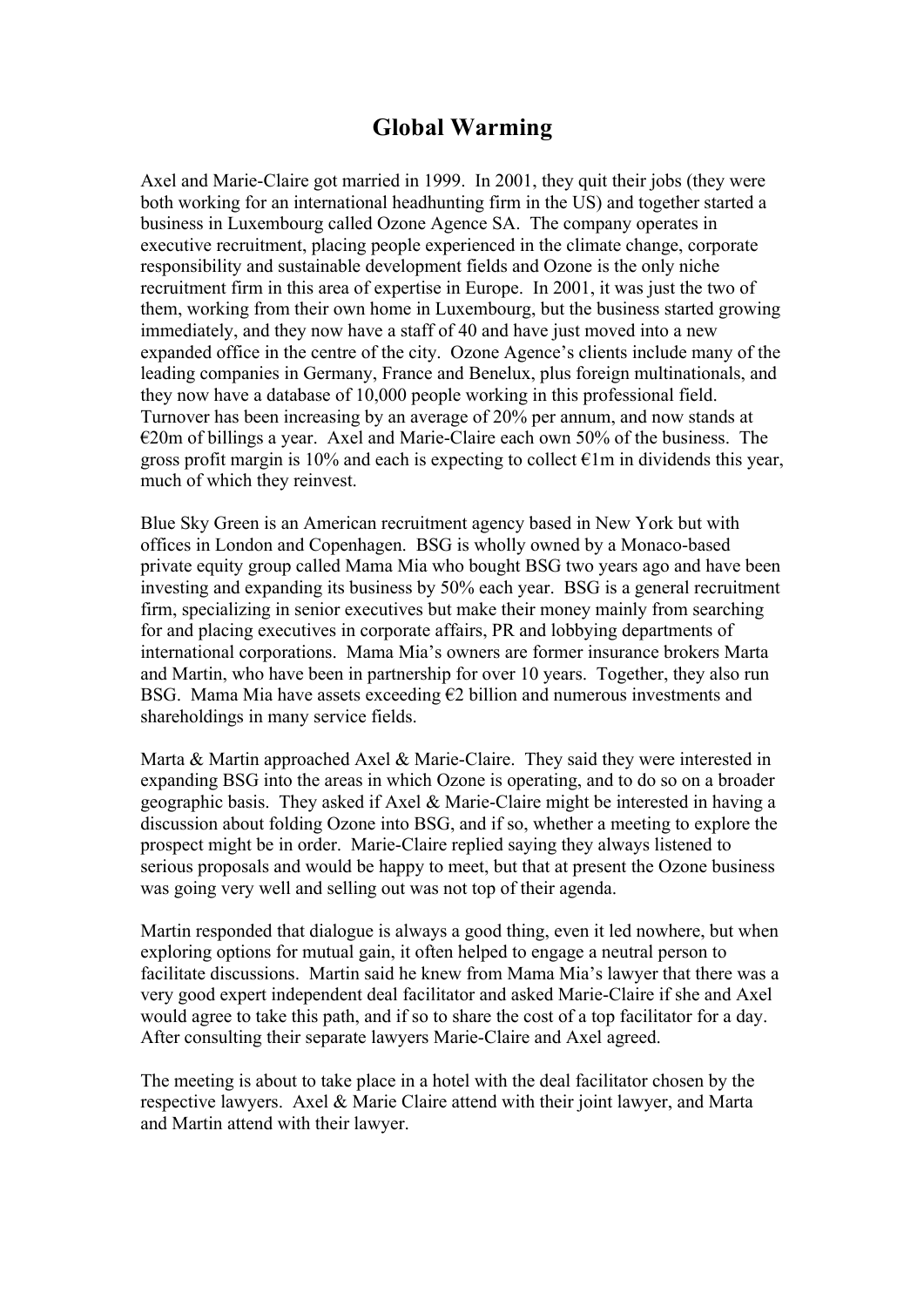# **Private Instructions for**

#### **Axel & Marie Claire, co-owners of Ozone Agence and their lawyer**

Coincidentally, the day before Mama Mia/BSG made contact you had agreed to split up. You had been living together for 10 years, married for most of that time, and you had both worked like crazy in the business. It had placed great strains on your relationship, you had drifted apart psychologically, and you both felt like a complete change. You are on good terms, there are no children, and you want to stay friends, but platonically so. Axel wants to go exploring the world and to enjoy the sun, but Marie-Claire cares about the 40 Ozone staff and enjoys being in business – though not the long hours. However, you both agree that now might be the ideal moment to sell. The business is still expanding, there were no credible competitors yet, and you are both relatively youthful. You decided to seek a professional valuation.

The accountancy firm you approached to value Ozone estimated that in the present market, given the absence of debt and the positive prospects for the business, a buyer of a niche recruitment consultancy ought to pay somewhere in the region of x4 to x6 gross billings for 100% of the Ozone shares – ie  $\epsilon$ 80m- $\epsilon$ 120m. Talking about it later, Axel said that anything over  $\epsilon$ 50m was fine with him, which would generate at least  $E25m$  for each of them and they could both live very comfortably for the rest of their lives. If a deal was on the table at that amount, Axel wanted to take it.

Marie-Claire does not agree to sell at a discount under any circumstances. After tax, the number is suddenly not so attractive. In fact Marie-Claire wants over €110m for all the Ozone shares. Anything less is out of the question. Axel says this is unreasonable, but this was typical of how their relationship had recently gone out of control. In the past, they had agreed everything. Now, it's so much more difficult.

Before going into the meeting, you both agree not to let the Mama Mia/BSG people know your relationship is breaking up otherwise they may try to divide and rule. You both agree to play it cool and project to Mama Mia a picture of perfect harmony and strong optimism. You also agree to do more listening and questioning than talking and proposing. But you don't want to lose these people, because right now nobody else has expressed interest in Ozone - although, of course, someone might do so later.

Axel owes a  $\epsilon$ 2m gambling debt in cash and needs to pay this off quickly – he has received threatening phone calls. It is one of the factors that has driven Axel and Marie-Claire apart. Axel, actually, is scared. Hen needs the cash.

Marie-Claire wants to invest in a new business in another field. This will cost over €30m. She wants Ozone's employees looked after, and will not sell at any price. Marie-Claire feels they have worked too hard to see someone else take the profit.

You have great faith in your lawyer, who you have known and used for many years.

Be completely honest about everything, in private, with the neutral and your lawyer.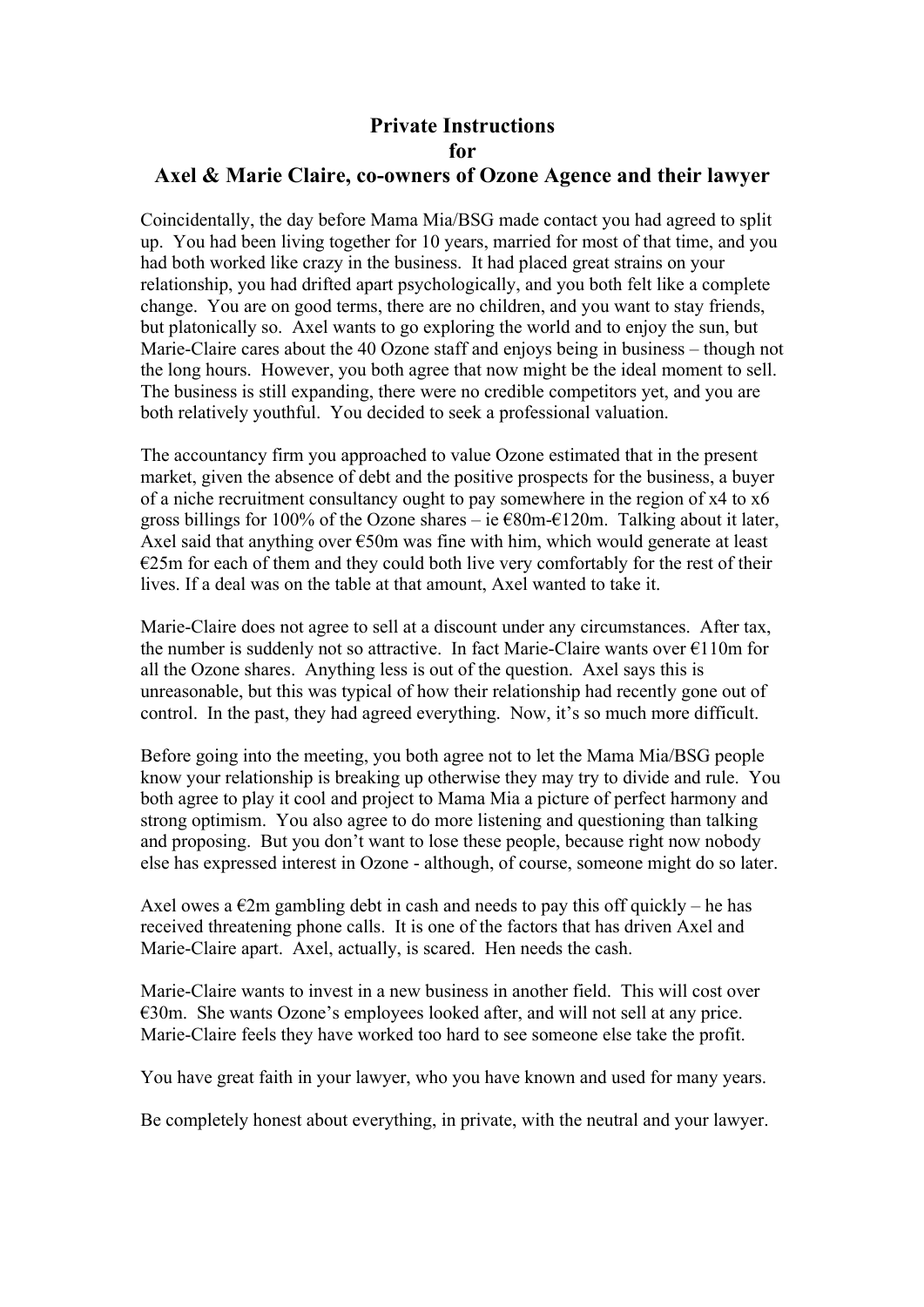### **Private Instructions for Marta & Martin, co-owners of Mama Mia/BSG & their lawyer**

You two are business partners. And that's it. It's worked really well. You are both very wealthy and hard-nosed, but you are also both utterly charming and gregarious.

You have done a lot of research and due diligence on Ozone. The business is doing well, but the sector they are in is absolutely exploding internationally. They are not leveraging their position, and if they don't do it soon, someone else will come in and overtake them. Remarkably, although other recruitment firms have tried to get a slice of the action in the field Ozone operate in, none has really succeeded, not least because Axel's and Marie-Claire's reputations and their high public profile are very positive and well-known. Their candidate database is a gold mine.

Ozone is a really attractive proposition. Al Gore and his movie An Inconvenient Truth has set in train a momentum where climate change and sustainable development is a "must-have" staff resource for any major American corporation and many foreign companies. They are eagerly searching for expertise in this emerging profession. You can see that accessing Ozone's international database will enable you to leapfrog into this market and develop the field. You will be able to expand the business globally with a bit more investment and just own this sector, internationally.

Although you are publicly known to be cash rich investors, you didn't get to that point by paying value for your investments. Take BSG, for example – you got that a few years ago for half its real value because the owners at the time were just naïve and poorly advised and they focused on the risks more carefully than on the opportunities. It's now worth 5 times more than you paid for it.

You have worked out that the value of Ozone, which has no debt and is increasing its billings (currently  $\epsilon$ 20m per annum) by 20% per annum, is somewhere around x5 gross billings, or  $\epsilon$ 100m. You also know the business is expanding. But you don't want to spend that kind of money. Your brains ache when you think about paying fair value! It's almost against your principles!

But this is a unique little opportunity. There's nothing else like it out there.

You agree to pitch an offer of  $\epsilon$ 50m, pointing out that you would have to spend at least another €75m to open up a string of Ozone branches in the US, Japan and other parts of Asia (like China). These investment costs are actually greatly exaggerated numbers, but nobody can contradict them.

Your goal – get Ozone for no more than a total of  $E80m$ . You would consider paying less now (say  $\epsilon$ 40m) but with an earn-out for Axel & Marie-Claire if they stay with the business and if it expands as indicated at a 20% rate in its current markets for at least 3 years. Then you would pay a further  $€40m$  bonus. Only with extreme reluctance will you pay more. You want to snap a deal at this meeting, and you don't want to lose it. You are leaving town tomorrow. You want a deal in principle today.

Be completely honest about everything, in private, with the neutral and your lawyer.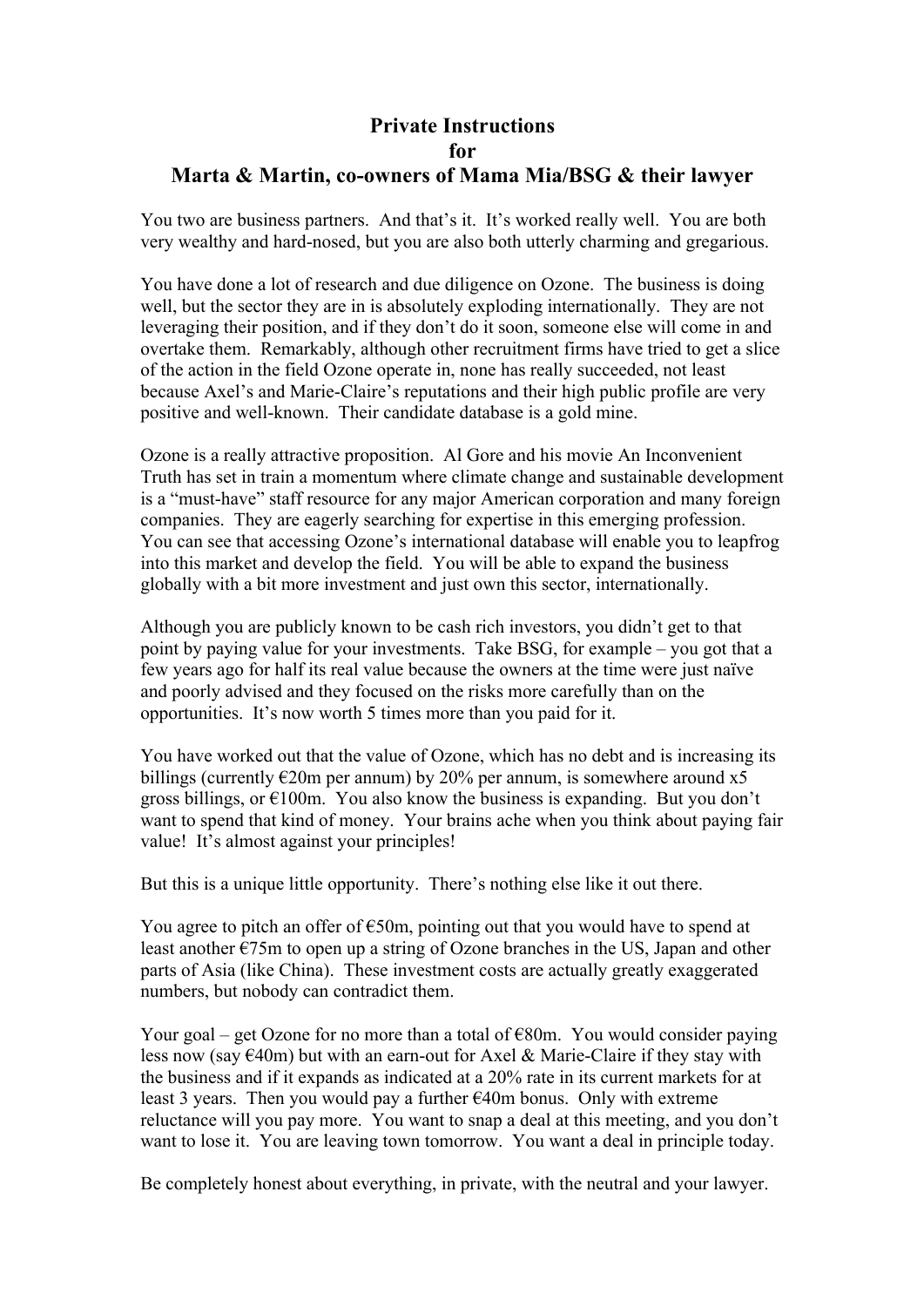#### **Private Instructions for The lawyer of Ozone Agence (please also read the private instructions for Axel & Marie-Claire)**

You have counselled Ozone and its two owners for around 10 years now, and you have come to know both Marie-Claire and Axel, and their business, very well. The personal relationship between Axel and Marie-Claire became strained about a year ago, and you were not really surprised when they told you yesterday that they had decided to get divorced. It was poor timing, however.

Marie-Claire is more level-headed than Axel, particularly right now when he has debt collectors harassing him. Axel is capable of doing something irrational, driven by his need for immediate cash.

You regard Ozone Agence as your client. You want what's best for both the Ozone Agence shareholders – Axel and Marie-Claire – but you can't favour one over the other even if you think Axel is starting to go off the rails.

It is obvious to you that something needs to be done to fix things between Axel and Marie-Claire if there is any realistic prospect of concluding a favourable deal with Mama Mia/BSG.

Help the mediator, though your first duty is to your clients. Consider how you can best do this while retaining the trust of your clients. Step carefully, but decisively. Also consider your relationship with the lawyer of Ozone Agence. Play a role in this negotiation – don't just sit on the sidelines and give legal advice if requested – your clients have asked you to participate because they value your wise counsel. Participate as a constructive and creative solution provider.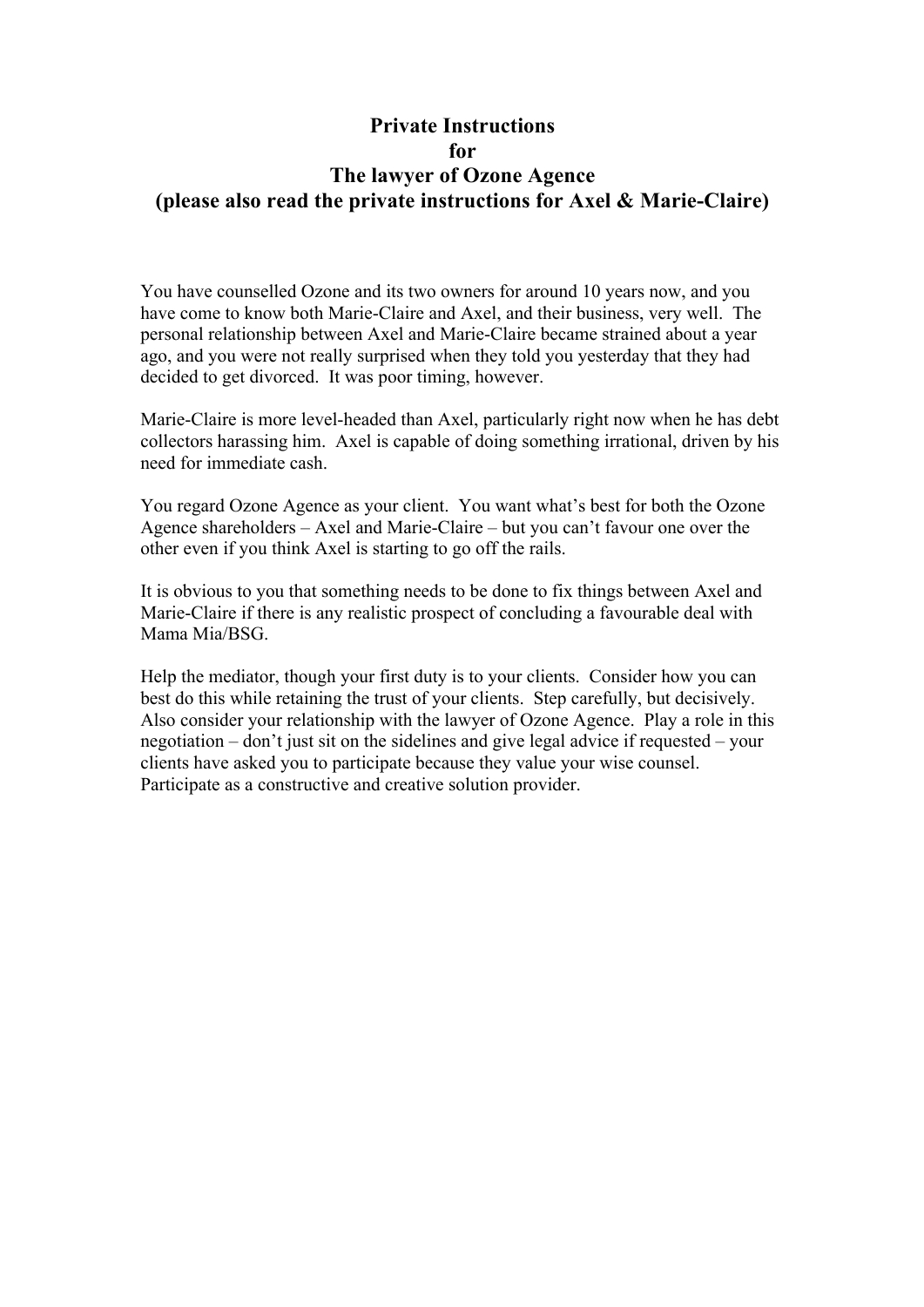## **Private Instructions for The lawyer of Mama Mia/BSG (please also read the private instructions for Marta & Martin)**

You have been a big admirer and student of mediation in the dispute resolution context for many years. Last year, for another client, you participated as an adviser in a deal negotiation that was done with the help of a deal facilitator. It worked very well indeed. Given that Marta and Martin have allocated only a day to try and meet the owners of Ozone and persuade them to sell their business, you thought that cutting through the positional dance as quickly as possible to get to the bottom line interests was critical, and that's why you urged them to negotiate with the help of a facilitator.

You have been the lawyer of Marta and Martin for a good number of years. They are classic new-age entrepreneurs – move fast, make quick concessions, say they are throwing their cards on the table, expect instantaneous reactions and want to cut a deal right away. They get impatient when they meet resistance or hesitation.

Acquiring Ozone Agence is exactly the right opportunity for Mama Mia right now. Combined with the infrastructure they have built into BSG, this would be a very shrewd investment. You hope they don't trip because of their quest for speed and their notorious black-and-white, bottom line approach to things.

Help the mediator, though your first duty is to your clients. Consider how you can best do this while retaining the trust of your clients. Step carefully, but decisively. Also consider your relationship with the lawyer of Ozone Agence. Play a role in this negotiation – don't just sit on the sidelines and give legal advice if requested – your clients have asked you to participate because they value your wise counsel. Participate as a constructive and creative solution provider.